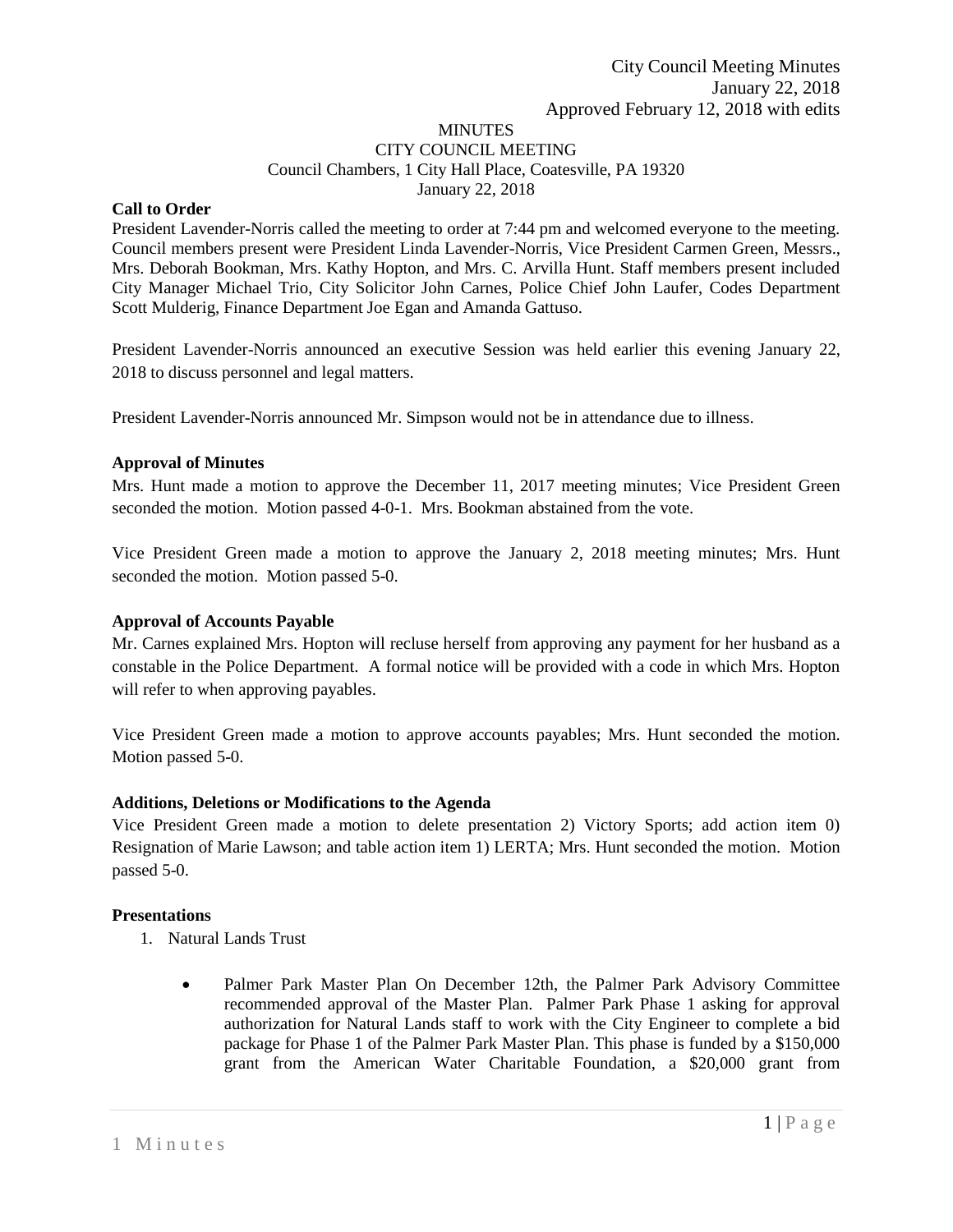ArcelorMittal, and additional fundraising. On December 12th, the Palmer Park Advisory Committee recommended approval of Phase 1 construction.

- Applying for Chester County funding for Palmer Park Phase 1 asking for authorization Natural Lands to prepare an application for a Chester County Municipal Development Grant to augment available funding for Palmer Park Phase 1, due February 12, 2018. In addition to this authorization, Council will need to approve a resolution that is a required element of the proposal.
- Multi-Municipal Peer Grant. Apply for a PA DCNR Peer grant, which would provide a recreation professional, on a part time basis for one year, for the purpose of determining the feasibility of a recreation partnership between the City of Coatesville; South Coatesville and Modena boroughs; Valley and Caln Townships; and, the Coatesville Area School District. To 2 date, South Coatesville and Modena boroughs; and Valley Township have adopted resolutions to participate. The Coatesville Area School District indicated interest and will present the Resolution for Board consideration at a future meeting. The \$10,000 grant requires a \$1,000 match to be provided by a generous gift from the Brandywine Health Foundation.
- Street Reach. The Parks, Recreation and Open Space Action Plan, adopted by City Council in November 2016, included a recommendation to establish a Park Ambassador Program, designed to address safety concerns and provide for youth mentoring in local parks. Natural Lands and Toole Recreation Planning have been introduced to Street Reach, a program developed, tested and refined for the Minneapolis Park system, rated first in the nation. The Street Reach staff is interested in extending the program beyond MN and open to exploring the potential for Coatesville to be such a location. We are asking City Council to indicate their interest in learning more about Street Reach in the City of Coatesville through a site visit by Minneapolis park staff, potentially in February 2018.
	- Ash Park Master Plan Inquiry. The next logical park master plan to address in Coatesville is Ash Park and the most likely source of funding for that plan would be DCNR. (It is unlikely that the Chester County Vision Partnership Program, which provided support for the Palmer Park plan, would consider funding an additional master plan in the next few grant cycles.) In order to pursue the DCNR grant – due in April - a site visit, Resolution to file the grant, and grant application would need to be prepared this winter. We are asking City Council if they are interested in Natural Lands' assistance with writing the grant application and raising matching funds for an Ash Park master plan grant application to DCNR.
	- Pool Study. Our Palmer Park Revitalization Study scope of work includes an analysis of the pools.
- 2. Victory Sports tabled until February meeting.

# **Citizens' Hearings –** *Regular Action Items Only* **(3 Minutes)**

There were no citizens' comments at this time.

# **Regular Action Items**

0. Resignation of Marie Lawson

President Lavender-Norris announced Mrs. Lawson submitted her resignation due to family matters. She will still be available to assist in the community.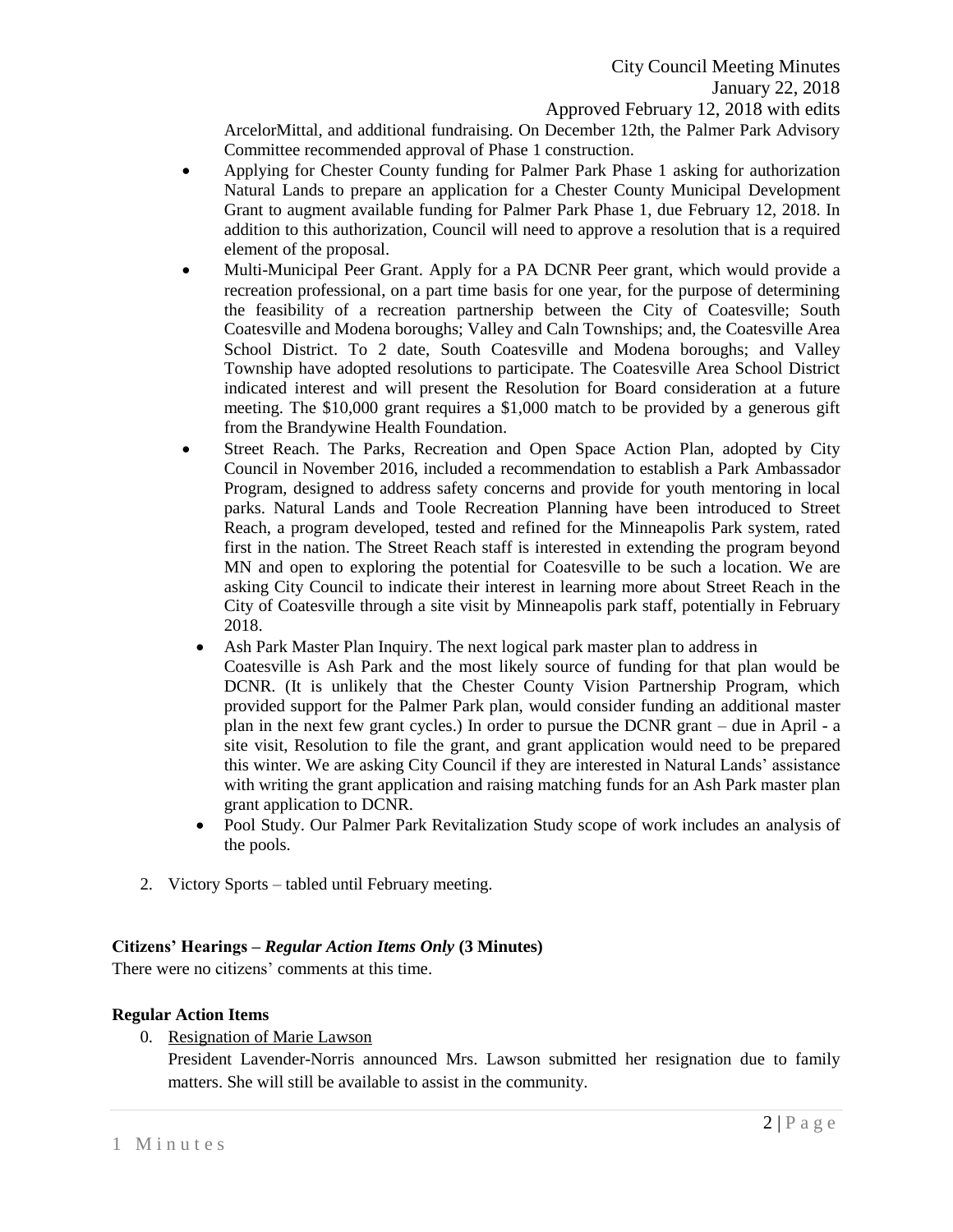President Lavender- Norris appreciates any resident from  $1<sup>st</sup>$  Avenue to  $6<sup>th</sup>$  Avenue on West Side of Lincoln Highway interested in becoming a Council member. Please submit a letter of interest to City Council. Council has thirty days to fill the position. You must be a registered voter. On January 12, 2018 Council will vote and appoint the next Council person.

Mrs. Delores Williams announced she is interested in being on Council and to whom should it be addressed. President Lavender-Norris explained letters of interest should be submitted to the City Manager.

Vice President Green made a motion to accept the resignation from Marie Lawson

- 1. Receive and consider 1<sup>st</sup> Reading an Ordinance of the City of Coatesville, enacted pursuant to the Local Economic Revitalization Tax Assistance Law (LERTA), authorizing tax exemptions from property tax for certain deteriorated industrial, commercial or other business property in the City's "MU" Mixed Use Development Overlay; defining eligible LERTA areas and eligible properties; setting a maximum exemption amount and an exemption schedule; and providing a procedure for securing an exemption and rescinding Ordinance No. 1306-2008 Action item tabled until the next meeting.
- 2. Receive and consider 2<sup>nd</sup> Amendment on the 2014 CRP City of Coatesville Contract #15980 to increase activity budget to  $$1,700,000$  – Lincoln Highway & 1<sup>st</sup> Avenue Intersection **Improvements**

Mr. Trio explained in order to keep project as one project, the money from Gateway project parking garage is being deferred to RT 82 and  $1<sup>st</sup>$  Avenue improvement grant. There will be no closing of streets, just minor inconveniences.

Mrs. Bookman made a motion to approve a  $2<sup>nd</sup>$  Amendment on the 2014 CRP City of Coatesville Contract #15980 to increase activity budget to  $$1,700,000 -$  Lincoln Highway & 1<sup>st</sup> Avenue Intersection Improvements; Mrs. Hunt seconded the motion. Motion passed 5-0.

3. Receive and consider hiring part-time Police Officer John P Bogan to full-time under the COPS More Grant

Chief Laufer explained there were three awards in the state. The City of Coatesville was one of them. The City of Coatesville was named in the top 10 for the need for the Grant. The grant is a three year grant of  $$125,000$  with a match and City pays 100% 4<sup>th</sup> year.

Mrs. Hunt made a motion to approve hiring part-time Police Officer John Brogan to full time under the COPS More Grant; Mrs. Hopton seconded the motion. Motion passed 5-0.

4. Receive and consider the Master Plan for Palmer Park. Mrs. Bookman made a motion to approve the Master Plan for Palmer Park; Vice President Green seconded the motion. Motion passed 5-0.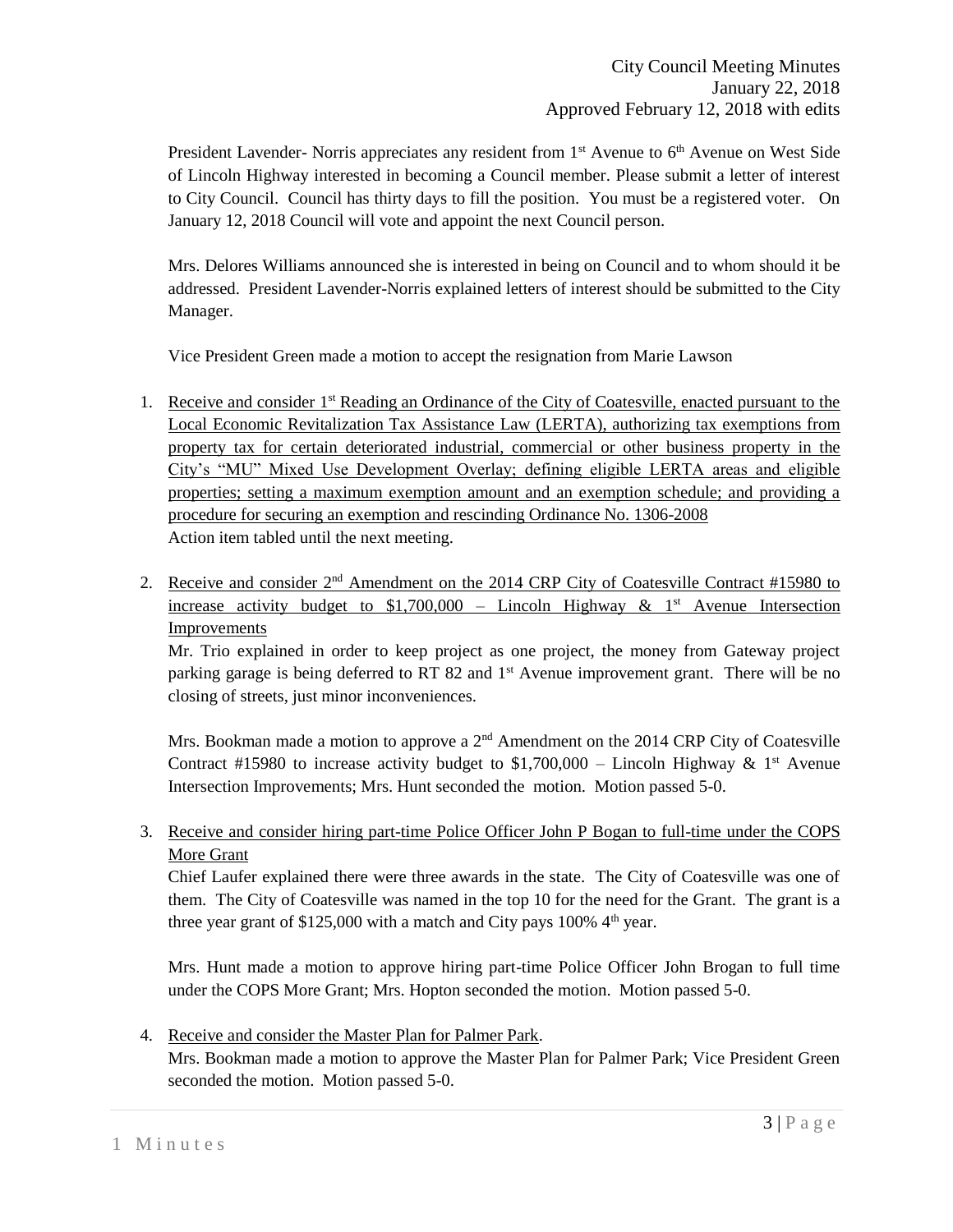- 5. Receive and Consider for approval authorizing Natural Lands staff to work with the City Engineer to complete a bid package for Phase 1 of the Palmer Park Master Plan. Vice President Green made a motion to authorize Natural Lands staff to work with the City Engineer to complete a bid package for Phase 1 of the Palmer Park Master Plan; Mrs. Hunt seconded the motion. Motion passed 5-0.
- 6. Receive and consider authorizing Natural Lands to prepare an application for a Chester County Municipal Development Grant to augment available funding for Palmer Park Phase 1, due February 12, 2018. Vice President Green made a motion to authorize Natural Lands to prepare an application for a Chester County Municipal Development Grant to augment available funding for Palmer Park Phase 1, due February 12, 2018; Mrs. Hunt seconded the motion. Motion passed 5-0.
- 7. Receive and consider adopting a Resolution to apply for a PA DCNR Peer grant, which would provide a recreation professional, on a part time basis for one year, for the purpose of determining the feasibility of a recreation partnership between the City of Coatesville; South Coatesville and Modena boroughs; Valley and Caln Townships; and, the Coatesville Area School District. To date, South Coatesville and Modena boroughs; and Valley Township have adopted resolutions to participate. The Coatesville Area School District indicated interest and will present the Resolution for Board consideration at a future meeting. The \$10,000 grant requires a \$1,000 match to be provided by a generous gift from the Brandywine Health Foundation

Mrs. Hunt made a motion to approve a Resolution to apply for a PA DCNR Peer grant, which would provide a recreation professional, on a part time basis for one year, for the purpose of determining the feasibility of a recreation partnership between the City of Coatesville; South Coatesville and Modena boroughs; Valley and Caln Townships; and, the Coatesville Area School District. To date, South Coatesville and Modena boroughs; and Valley Township have adopted resolutions to participate. The Coatesville Area School District indicated interest and will present the Resolution for Board consideration at a future meeting. The \$10,000 grant requires a \$1,000 match to be provided by a generous gift from the Brandywine Health Foundation; Vice President Green seconded the motion. Motion passed 5-0.

Mrs. Hunt made a motion to close action items; Vice President Green seconded the motion. Motion passed 5-0.

# **Discussion Item**

1. Meeting Minutes

Vice President Green had questions on the minutes but Ms. Mowday was not present to answer. Will ask at the next meeting.

# Code Blue Animals

Chief Laufer announced there has been a change to the dog law. It is giving municipalities the toll to take enforcement action. Tying up animals in cold weather for a long period of time. If you see something, say something. Mrs. Bookman announced in Philadelphia there is a \$500 fine. Chief Laufer said he would look into it. Vice President Green asked if there was anything in our Code. Mr. Carnes looked at the code and it is not specific.

2. Exploring ways to increase revenue in our City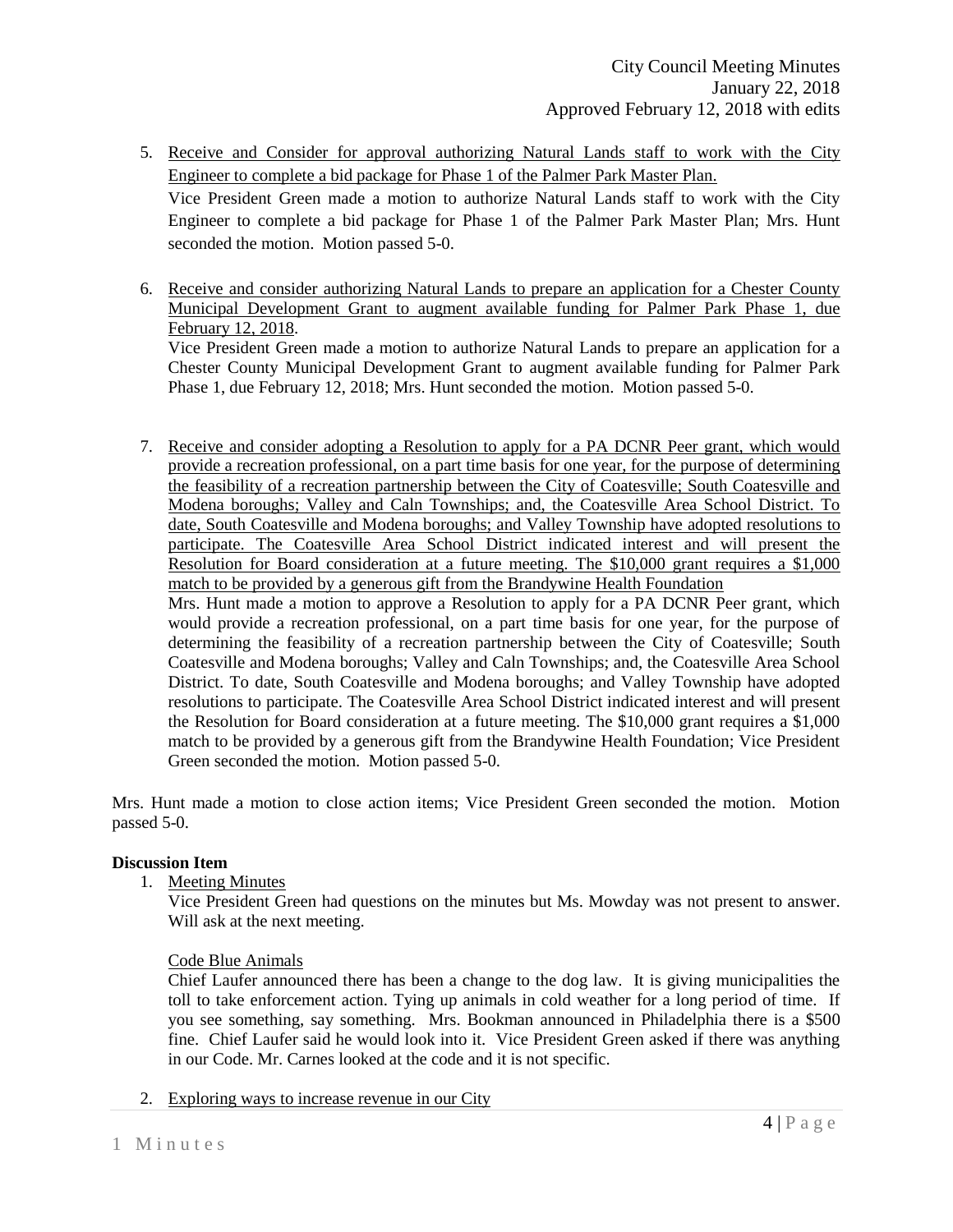Mrs. Bookman explained this is something with the Natural Lands Trust. She has been looking into what other Cities have been doing in joining together to offset taxes. There is a lot of information worth having further discussion. The peer grant is a start to working together.

- 2.1 Investing of Trust Fund Monies
- 2.2 Regional Tax-Base Sharing
- 3. Issues in three Community stores

Mrs. Bookman explained she has received several complaints. Mr. Mulderig explained he contact Set from the Health Board and they inspected the properties. Mrs. Bookman stated on Facebook someone is opening a package with live bugs in it from one of the stores.

- 3.1 Coatesville Community Market
- 3.2 Sisters
- 3.3 Corner Store on 6<sup>th</sup> and Lincoln

# **Solicitor's Report**

Mr. Carnes announced:

- Worked with Finance Department on TAN closing. The 2.48% rate is phenomenal.
- Saha subdivision finalized
- Sent correspondence to taxing authorities and County Planning Commissioned Redevelopment Authority about the proposed LERTA District.
- $\bullet$  4<sup>th</sup> Avenue worked with Engineers to develop appropriate Right of Way agreements.
- Assisted with various miscellaneous matters involving litigation and enforcement and has assisted the City in its interpretation of codes, rules and regulations and various personnel issues.

# **City Manager's Report**

Mr. Trio announced:

- TAN received in the mount of \$1,000,000 at 2.48% interest.
- City Hall Renovation New roof structural steel has been installed.
- RCAP awarded to Donald Pulver to implement the Office Buildings
- $\bullet$  Building permit summary  $-83$  permits including 50 rental permits
- Planning Commission recommended 10% scale over 10 years for the LERTA.
- Rote 82 and Lincoln Highway/Streets aping Programs funding by Chester County thru CRP Program has been increased to 1.7 million to fully fund all the improvements under a single source.
- Public Works working to acquire new loader/capital equipment as described in 2018 budget.

# **Citizens' Hearings –** *Non-Agenda Items Only* **(3 Minutes)**

# Delores Williams

Ms. Williams stated she spoke earlier regarding her matter.

# Jarrell Brazzle

Mr. Brazzle announced his interest in filling in the vacant council seat. Was previously on City Council for one term, left to start a family and get Master's Degree. Would love the opportunity to fulfill the seat. You need patience and love for the City and not in it for recognition or glory. Raised in Coatesville and as a teen worked for the City's Parks and Recreation Department.

# Larry Depte Jr.

Mr. Depte stated he had a lot of love for the City. Investing in properties since 2011. He recently had a tenant pass away and was told did not need a permit to remove trash, but then told a contractor license